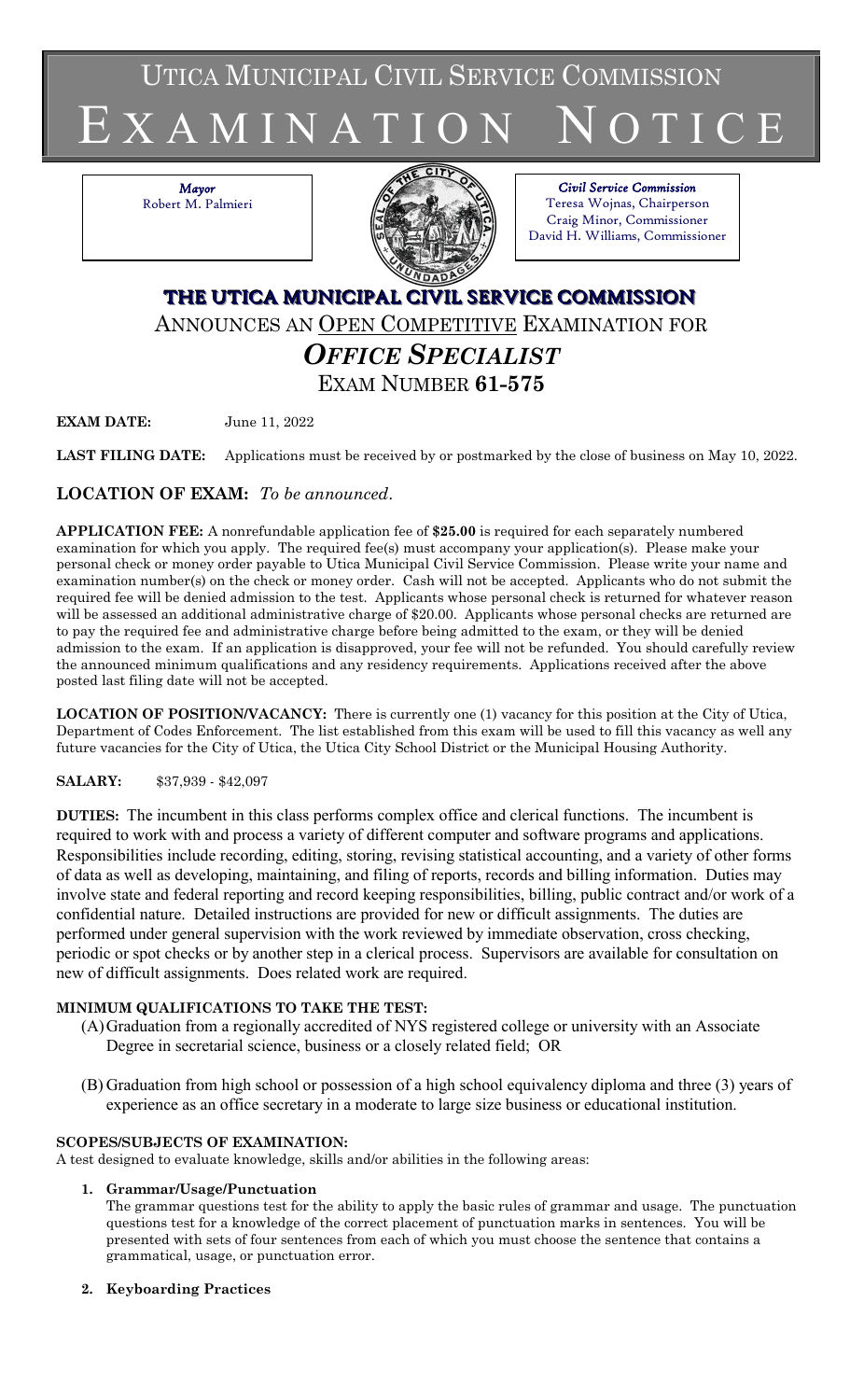These questions test for a knowledge of preferred practices in such areas as letter format, capitalization, hyphenation, plurals, possessives, word division, word and figure style for numbers, and common proofreading marks. In addition, there will be a passage to proofread followed by questions on how to correct the errors in the passage.

#### **3. Office practices**

These questions test for knowledge of generally agreed-upon practices governing the handling of situations which typists, stenographers, secretaries, and office assistants encounter in their work, as well as a knowledge of efficient and effective methods used to accomplish office tasks. The questions cover such topics as planning work flow; setting priorities; dealing effectively with staff, visitors, and callers; filing and retrieving information; safeguarding confidentiality; using office equipment; and making procedural decisions and recommendations which contribute to a well-managed office.

#### **4. Spelling**

These questions test for the ability to spell words that are used in written business communications.

#### **5. Working with office records**

These questions test your ability to work with office records. The test consists of two or more sets of questions, each set concerning a different problem. Typical record keeping problems might involve the organization or collation of numerical data from several sources; maintaining a record system using running balances; or completion of a table summarizing data using totals, subtotals, averages and percents. **You should bring with you a hand-held battery-or solar-powered calculator for use on this test.** You will **not** be permitted to use the **calculator function of your cell phone.**

The New York State Department of Civil Service has not prepared a test guide for this examination. However, candidates may find information in the publication 'General Guide to Written Tests' helpful in preparing for this test. This publication is available on line at [https://www.cs.ny.gov/testing/testguides.cfm.](https://www.cs.ny.gov/testing/testguides.cfm)

#### **The use of calculators is RECOMMENDED.**

**The use of solar or battery operated calculators are recommended. Devices with typewriter keyboards such as computers, spell-checkers, personal digital assistants, address books, language translators, dictionaries, or any similar devices are prohibited.**

**MULTIPLE EXAMINATIONS SCHEDULED FOR THE SAME DAY:** If you have applied for any other civil service examinations to be given on the same test date for employment with New York State or any other local government jurisdiction excluding New York City, you must make arrangements to take all the examinations at one test site.

If you have applied for both State and local government examinations, you must notify Utica Civil Service of your intent to take both a State and a local government examination. When taking both a State and a local government examination you will be required to take all your examinations at a State examination center. You will be advised by letter when and where to report for your examinations. You must bring both the State and the local government admission card to the State test center.

If you have applied for another local government examination with another local civil service agency, call or write to each civil service agency to make arrangements. You must make your request for these arrangements no later than two weeks before the date of the examinations. You must notify all local government civil service agencies with whom you have filed an application of the test site at which you wish to take your examination.

**RELIGIOUS ACCOMMODATION/DISABLED CANDIDATES/MILITARY MEMBERS:** Applicants whose religious observances, religious practices or military service prevent their taking examinations on the scheduled date and disabled candidates who require special accommodations to take the test should indicate the need for special arrangements by checking the "Special Arrangement" box on the front of the applications. The New York State Department of Civil Service Commission will approve any reasonable request for accommodations by disabled candidates. Candidates who are called to military service after filing an application should send a request for an alternate test date to the City of Utica Municipal Civil Service Commission as soon as possible before the test date.

**MILITARY SERVICE MEMBERS:** If you apply for an examination during the filing period but are on active military duty on the date the examination is scheduled, you may request a military makeup examination. You must contact The City of Utica Municipal Civil Service Commission for more information. If you are on active duty or discharged after the filing period has begun, you may apply for the examination up to ten days before the date of the test.

When an examination is open to incumbents of non-competitive class positions, seniority would be based on time spent in a title or titles eligible to take the examination in accordance with the above schedule.

**VETERAN'S CREDIT:** Veterans or disabled veterans who are eligible for additional credit must submit an application for Veteran's credit with their application for examination or at any time between the date of the application for examination and the date of the establishment of the resulting eligible list. Applications for Veteran's credits are available from this office. Effective January 1, 1998, the State Constitution was amended to permit a candidate currently in the armed forces to apply for and be conditionally granted Veteran's Credits in examinations. Any candidate who applies for such credit must provide proof of military status to receive additional credit. No credit may be granted after the establishment of the list. It is the responsibility of the candidate to provide appropriate documentary proof indicating that the service was in time of war as defined in Section 85 of the